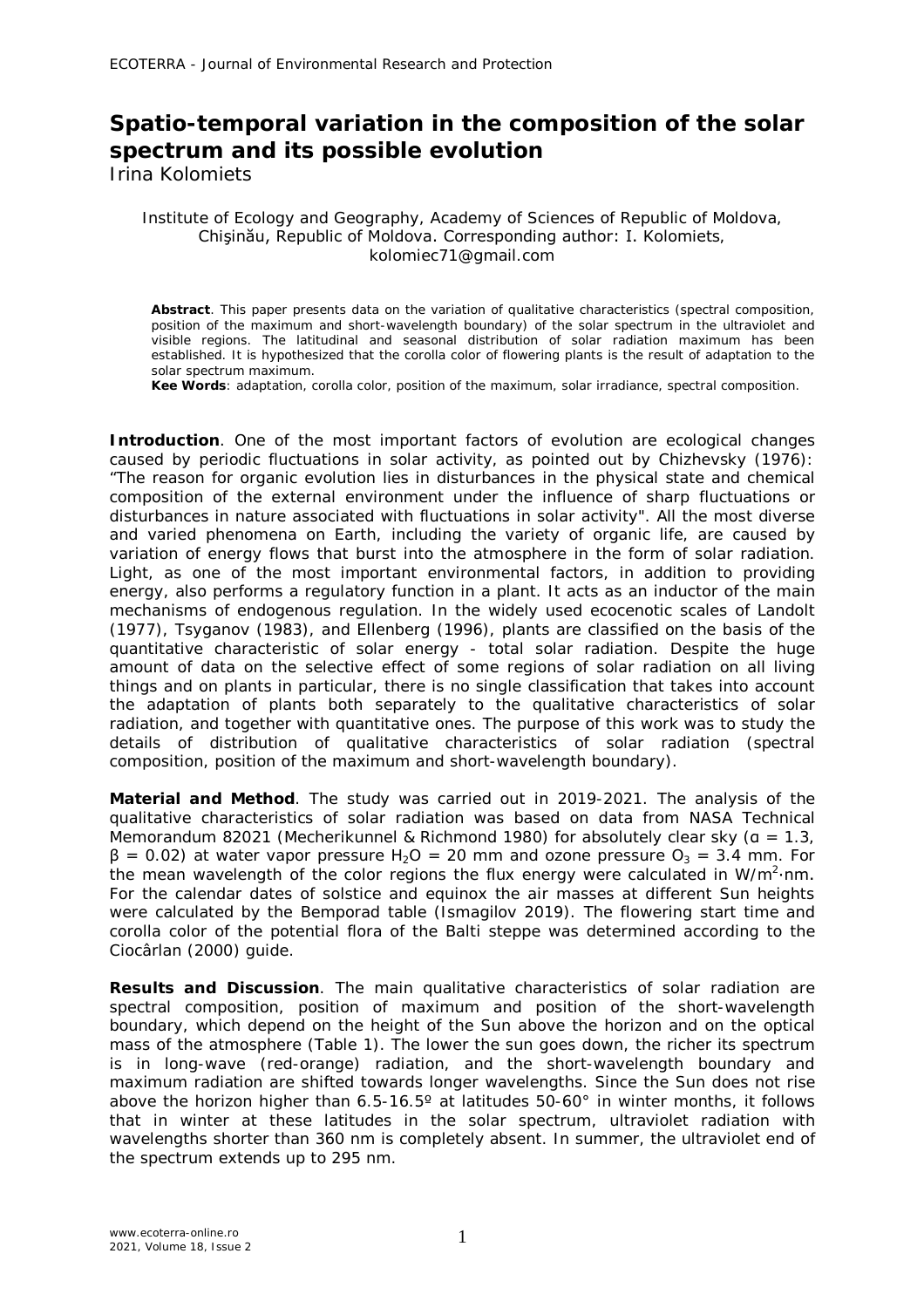Table 1

| Date        |      | December 22              |              | March 21 |      | June 21 | September 23   |        |  |
|-------------|------|--------------------------|--------------|----------|------|---------|----------------|--------|--|
| Latitude, ° | h    | m                        | h            | m        | h    | m       | h              | m      |  |
| 90          |      | $\overline{\phantom{a}}$ | $\mathbf{O}$ | 39.600   | 23.5 | 2.500   | $\overline{O}$ | 39.600 |  |
| 80          |      |                          | 10           | 10.400   | 33,5 | 2.500   | 10             | 10.400 |  |
| 70          |      |                          | 20           | 5.600    | 43.5 | 2.500   | 20             | 5.600  |  |
| 60          | 6.5  | 14.650                   | 30           | 3.820    | 53.5 | 2.220   | 30             | 3.820  |  |
| 50          | 16.5 | 6.720                    | 40           | 2.900    | 63.5 | 1.895   | 40             | 2.900  |  |
| 40          | 26.5 | 4.300                    | 50           | 2.360    | 73.5 | 1.670   | 50             | 2.360  |  |
| 30          | 36.5 | 3.170                    | 60           | 2.000    | 83.5 | 1.500   | 60             | 2.000  |  |
| 20          | 46.5 | 2.525                    | 70           | 1.740    | 86.5 | 1.455   | 70             | 1.740  |  |
| 10          | 56.5 | 2.105                    | 80           | 1.550    | 76.5 | 1.610   | 80             | 1.550  |  |
| 0           | 66.5 | 1.820                    | 90           | 1.410    | 66.5 | 1.820   | 90             | 1.410  |  |
| $-10$       | 76.5 | 1.610                    | 80           | 1.550    | 56.5 | 2.105   | 80             | 1.550  |  |
| $-20$       | 86.5 | 1.455                    | 70           | 1.740    | 46.5 | 2.525   | 70             | 1.740  |  |
| $-30$       | 83.5 | 1.500                    | 60           | 2.000    | 36.5 | 3.170   | 60             | 2.000  |  |
| $-40$       | 73.5 | 1.670                    | 50           | 2.360    | 26.5 | 4.300   | 50             | 2.360  |  |
| $-50$       | 63.5 | 1.895                    | 40           | 2.900    | 16.5 | 6.720   | 40             | 2.900  |  |
| $-60$       | 53.5 | 2.220                    | 30           | 3.820    | 6.5  | 14.650  | 30             | 3.820  |  |
| $-70$       | 43.5 | 2.500                    | 20           | 5.600    |      |         | 20             | 5.600  |  |
| $-80$       | 33.5 | 2.500                    | 10           | 10.400   |      |         | 10             | 10.400 |  |
| $-90$       | 23.5 | 2.500                    | 0            | 39.600   |      |         | $\mathsf O$    | 39.600 |  |

Daylight means of the Sun's altitude above the horizon (h°) and atmospheric optical mass (m) at the dates of solstice and equinox at different latitudes

Notes:

1. the gray color gradient indicates the decrease in optical mass;

2. "-" = polar night;

3. the "-" sign in the first column denotes the latitude of the southern hemisphere.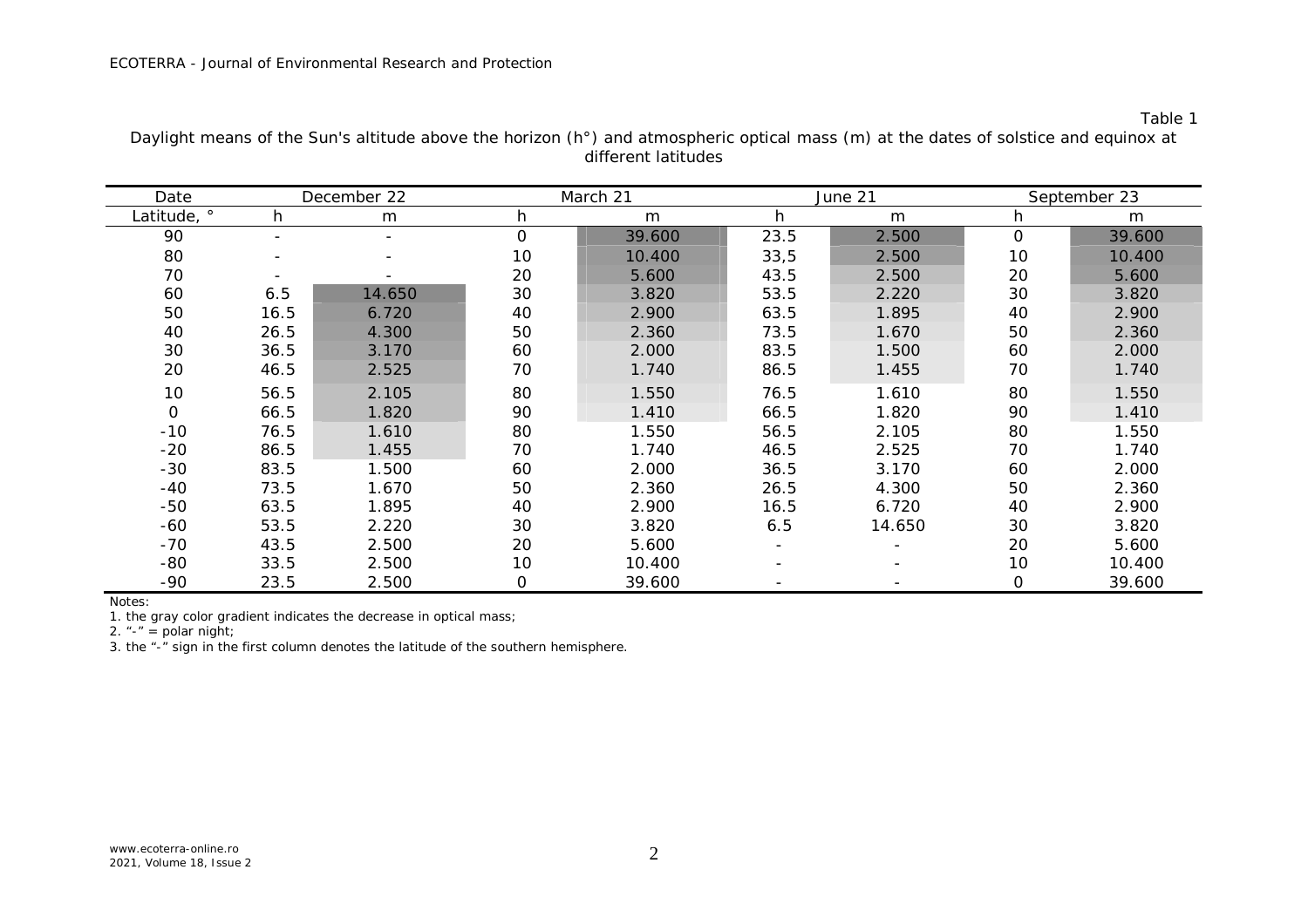At the moments of the vernal and autumnal equinox, the height of the Sun above the horizon (h,°) and optical mass (m) change symmetrically relative to the equator line  $(0^{\circ})$  - decrease in the direction from the North pole to the equator and increase from the equator to the South pole. At the time of the winter solstice, the center of symmetry shifts to the South pole by 23°, causing the phenomenon of polar night at the North pole and the phenomenon of polar day at the South pole. At the moment of the summer solstice, the center of symmetry shifts to the North pole by 23°, causing the phenomenon of polar night at the South pole and the phenomenon of polar day at the North pole. It is easy to see that the variation of the Sun's altitude above the horizon and optical mass is sinusoidal and causes a change in the main qualitative characteristics of solar radiation: spectral composition, position of maximum and short-wavelength boundary (Table 2).

Latitudinal analysis of the distribution of solar energy maxima by regions of the visible spectrum showed that in the interval between 30° North latitude and 30° South latitude at the dates of the spring and autumn equinox (Table 2), solar energy maxima lie in the blue region (495 nm) of the visible spectrum, with the absolute values of the maxima increase from the poles to the equator. At the 40th latitudes, the maximum shifts to the green region (530 nm). In the yellow (580 nm) and orange (610 nm) regions, no maxima were found in the indicated dates, and starting from the 50th latitudes, the energy maximum shifts to the red region (660-680 nm), and in the far red region (730 nm) the energy decreases at all latitudes in the annual cycle.

At the time of the winter solstice, the absorption maximum in the blue region (495 nm) begins at 10° North latitude and continues to 60° Ssouth latitude. In the zone of 20° North latitude and in the zone from 70 to 90° South latitude (polar zone), two extremum points are observed, in the green and red regions. From 30° to 60° Northern latitude, the maxima are localized in the *near* (660 nm) and *middle* (680 nm) red regions. The division of the red region into *near, middle* and *far* (730 nm) is caused by the need to distinguish the far red zone as an energy minimum zone (even in comparison with the near infrared). In addition, the choice of these intervals is motivated by absorption spectra of phytochrome ( $\lambda = 660$  nm in the red and  $\lambda = 730$  nm in the far red), a trigger of plant morphogenesis. In particular, phytochrome plays an important role in a number of processes, such as flowering and seed germination (Golovatskaya 2005).

At the time of the summer solstice, the maximum in the blue region begins at 60°N and continues to 10°S. In the northern polar region (70°-90°N) and at 20°S, the maximum shifts to the green region of the spectrum (530 nm). At the same latitudes, a second maximum appears in the near red (660 nm), which in the southern hemisphere is replaced by a peak in the middle red, in the belt 40°-60°S.

Expression of the qualitative characteristics of solar radiation is, therefore, cyclical and can cause a similar response in biological systems, manifested in the form of adaptations both at the zonal (latitudinal) and seasonal levels. Biological adaptation could follow the path of the formation of light-sensitive surfaces in living organisms, the absorption maximum of which coincides with the spectral maximum of the incident radiation. For such surfaces, the general laws of absorption of electromagnetic radiation are satisfied. They determine the relationship between the amount of absorption and the amount of absorbing substance (pigment). Pigments are characterized by a specific molecular structure, namely, the presence of a system of conjugated double bonds. Depending on the position and number of double bonds, the pigment absorbs the light of some parts of the visible (white) spectrum, with a certain wavelength. Therefore, each pigment has a corresponding color and a specific light absorption curve. The more double bonds in the pigment molecule, the longer its absorption wave. According to the Grotthuss-Draper law (Protti & Fagnoni 2009), the chemical transformation of a substance can only be caused by the light absorbed by this substance, or in other words, only such light chemically acts on a colored body, the color of which is complementary to the body color, that is, which complements body color to white (Figure 1, Table 3).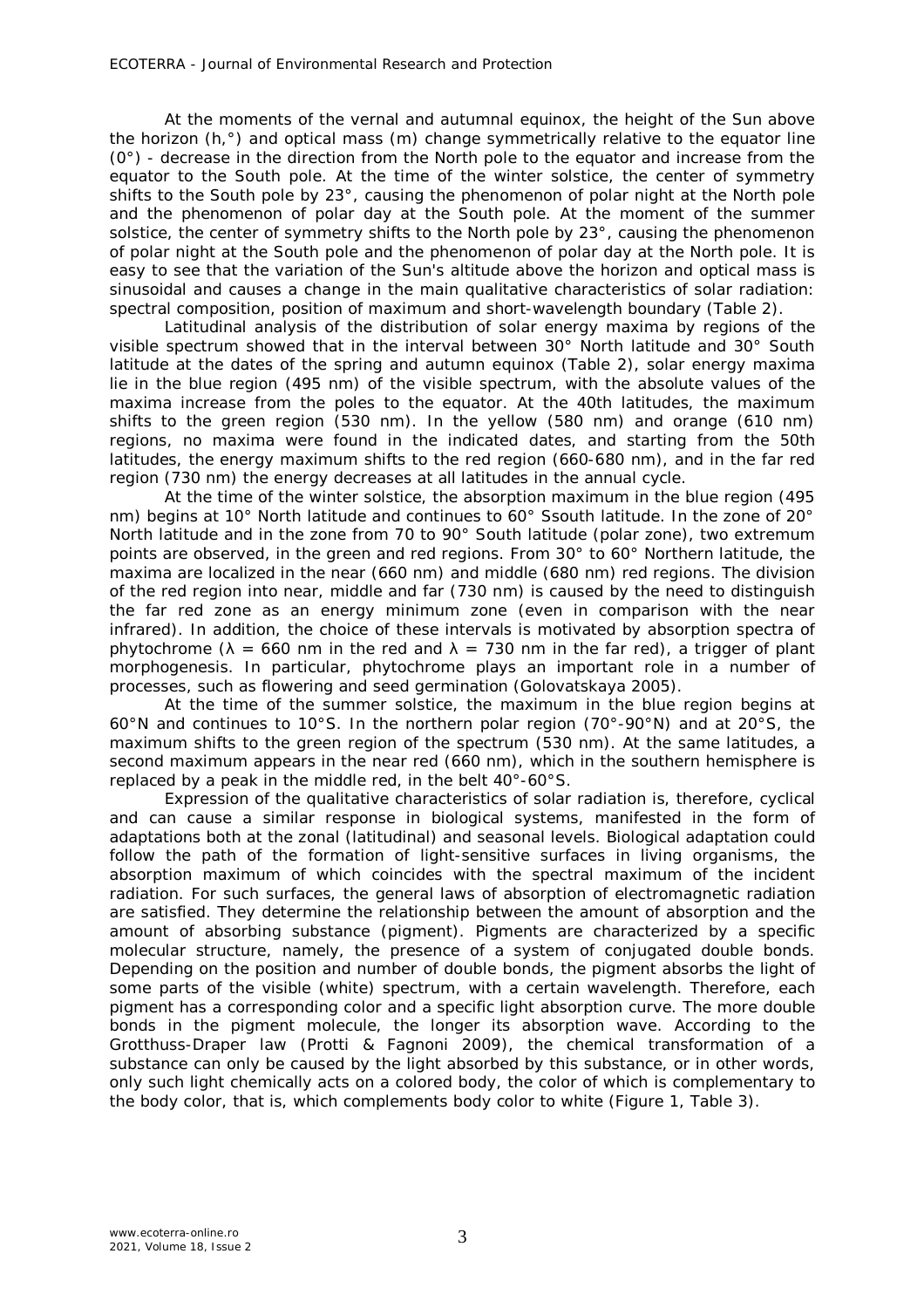|                              | Daylight                 | $\lambda$ , nm (December 22) |        |         |         |         |         |         |         |         |         |        |
|------------------------------|--------------------------|------------------------------|--------|---------|---------|---------|---------|---------|---------|---------|---------|--------|
| Latitude,<br>$\beta^{\circ}$ | mean<br>optical<br>mass  | 315                          | 360    | 410     | 465     | 495     | 530     | 580     | 610     | 660     | 680     | 730    |
| 90                           |                          |                              |        |         |         |         |         |         |         |         |         |        |
| 80                           | $\overline{\phantom{a}}$ |                              |        |         |         |         |         |         |         |         |         |        |
| 70                           |                          |                              |        |         |         |         |         |         |         |         |         |        |
| 60                           | 14.650                   | 0.00                         | 0.126  | 6.406   | 49.60   | 117.02  | 120.38  | 159.95  | 203.89  | 350.90  | 395.14  | 221.73 |
| 50                           | 6.720                    | 0.00                         | 15.18  | 135.74  | 219.46  | 478.4   | 531.38  | 585.70  | 640.37  | 761.24  | 785.16  | 517.55 |
| 40                           | 4.300                    | 0.10                         | 70.76  | 344.19  | 679.08  | 792.37  | 832.00  | 862.77  | 885.14  | 968.45  | 974.57  | 670.94 |
| 30                           | 3.170                    | 0.85                         | 143.49 | 528.69  | 907.55  | 999.19  | 1024.54 | 1032.33 | 1038.89 | 1082.25 | 1079.17 | 763.19 |
| 20                           | 2.525                    | 5.23                         | 222.27 | 682.61  | 1074.66 | 1148.62 | 1156.05 | 1145.95 | 1140.08 | 1154.52 | 1142.47 | 826.70 |
| 10                           | 2.105                    | 9.01                         | 212.19 | 793.07  | 1191.42 | 1252.00 | 1246.35 | 1223.65 | 1208.96 | 1203.24 | 1184.89 | 869.80 |
| $\mbox{O}$                   | 1.820                    | 23.88                        | 218.00 | 891.37  | 1286.84 | 1333.72 | 1316.73 | 1283.00 | 1261.11 | 1239.04 | 1215.84 | 903.90 |
| $-10$                        | 1.610                    | 40.07                        | 400.70 | 972.31  | 1362.48 | 1397.56 | 1371.24 | 1328.44 | 1300.91 | 1255.92 | 1238.98 | 931.79 |
| $-20$                        | 1.455                    | 51.63                        | 440.59 | 1030.12 | 1416.51 | 1443.16 | 1410.18 | 1360.91 | 1329.33 | 1285.12 | 1255.51 | 951.71 |
| $-30$                        | 1.500                    | 48.55                        | 429.95 | 1014.70 | 1402.10 | 1431.00 | 1399.80 | 1352.25 | 1321.75 | 1273.60 | 1251.10 | 946.40 |
| $-40$                        | 1.670                    | 35.44                        | 384.75 | 949.182 | 1340.87 | 1379.32 | 1355.67 | 1315.45 | 1289.54 | 1258.54 | 1232.97 | 923.82 |
| $-50$                        | 1.895                    | 17.17                        | 323.60 | 860.54  | 1258.02 | 1309.4  | 1295.96 | 1265.65 | 1245.95 | 1228.80 | 1207.02 | 893.94 |
| $-60$                        | 2.220                    | 8.02                         | 265.98 | 764.14  | 1160.84 | 1224.88 | 1222.70 | 1203.30 | 1190.92 | 1111.60 | 1173.78 | 857.45 |
| $-70$                        | 2.500                    | 5.50                         | 226.50 | 690.00  | 1083.00 | 1156.00 | 1162.50 | 1151.00 | 1145.00 | 1158.00 | 1245.50 | 828.75 |
| $-80$                        | 2.500                    | 5.50                         | 226.50 | 690.00  | 1083.00 | 1156.00 | 1162.50 | 1151.00 | 1145.00 | 1158.00 | 1245.50 | 828.75 |
| $-90$                        | 2.500                    | 5.50                         | 226.50 | 690.00  | 1083.00 | 1156.00 | 1162.50 | 1151.00 | 1145.00 | 1158.00 | 1245.50 | 828.75 |

Solar energy flux (E, W/m<sup>2</sup>·nm) at the different points of the visible spectrum ( $\lambda$ , nm) at different latitudes on the days of the winter (December 22) and summer (June 21) solstices and the spring and autumn equinox (March 21, September 23)

Table 2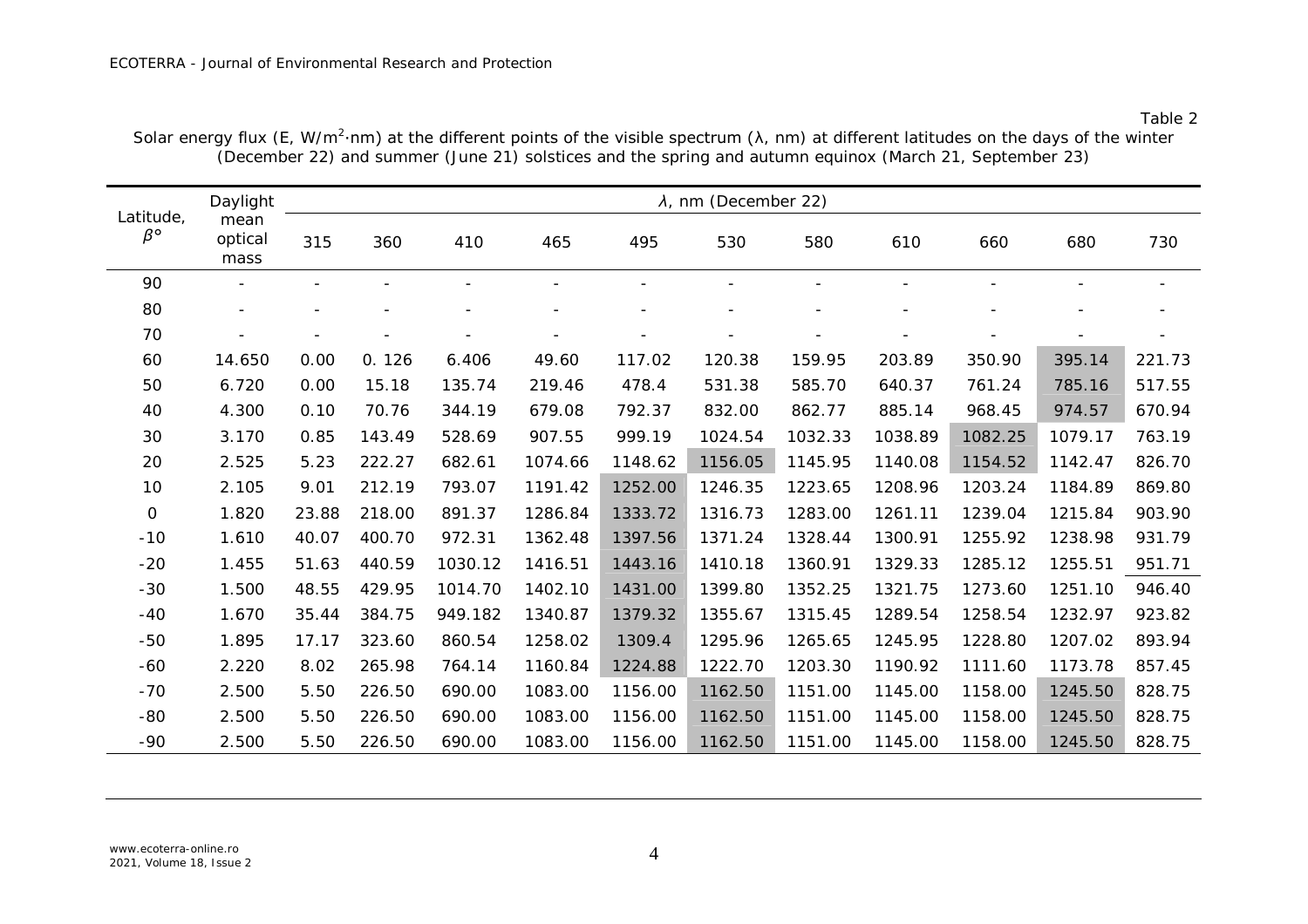| $\lambda$ , nm (March 21, September 23) |                                     |                |             |              |         |         |         |         |         |         |         |        |
|-----------------------------------------|-------------------------------------|----------------|-------------|--------------|---------|---------|---------|---------|---------|---------|---------|--------|
| Latitude,<br>$\beta^{\circ}$            | Daylight<br>mean<br>optical<br>mass | 315            | 360         | 410          | 465     | 495     | 530     | 580     | 610     | 660     | 680     | 730    |
|                                         |                                     | $\mathbf 0$    | $\mathbf 0$ | $\mathbf{O}$ | 0.09    | 0.58    | 1.28    | 3.17    | 6.24    | 32.54   | 46.02   | 7.14   |
| 80                                      | 10.40                               | $\mathbf 0$    | 0.48        | 32.96        | 141.62  | 226.26  | 267.28  | 323.20  | 369.28  | 526.14  | 569.92  | 358.92 |
| 70                                      | 5.60                                | $\mathbf 0$    | 31.30       | 209.32       | 243.50  | 625.52  | 656.84  | 703.80  | 738.36  | 855.73  | 769.88  | 578.92 |
| 60                                      | 3.82                                | 0.26           | 95.65       | 412.79       | 768.19  | 869.90  | 908.06  | 930.34  | 946.56  | 1014.39 | 1018.66 | 708.13 |
| 50                                      | 2.90                                | 0.19           | 170.1       | 585.30       | 971.80  | 1057.60 | 1076.50 | 1077.50 | 1079.40 | 1111.60 | 1105.10 | 787.75 |
| 40                                      | 2.36                                | 0.68           | 246.24      | 727.32       | 1121.92 | 1190.44 | 1192.60 | 1177.40 | 1167.96 | 1174.24 | 1159.64 | 843.10 |
| 30                                      | 2.00                                | 10.00          | 297.0       | 822.00       | 1222.00 | 1279.00 | 1270.00 | 1244.00 | 1227.00 | 1216.00 | 1196.00 | 880.00 |
| 20                                      | 1.74                                | 30.05          | 366.13      | 922.20       | 1315.65 | 1358.04 | 1337.50 | 1299.79 | 1276.27 | 1249.28 | 1224.65 | 914.53 |
| 10                                      | 1.55                                | 44.70          | 416.66      | 995.43       | 1384.10 | 1415.80 | 1386.82 | 1341.43 | 1514.83 | 1273.60 | 1245.60 | 939.76 |
| $\mbox{O}$                              | 1.41                                | 55.49          | 453.88      | 1049.39      | 1434.52 | 1458.36 | 1423.64 | 1371.24 | 1338.81 | 1291.52 | 1261.02 | 958.35 |
| $-10$                                   | 1.55                                | 44.70          | 416.66      | 995.43       | 1384.10 | 1415.80 | 1386.82 | 1341.43 | 1514.83 | 1273.60 | 1245.60 | 939.76 |
| $-20$                                   | 1.74                                | 30.05          | 366.13      | 922.20       | 1315.65 | 1358.04 | 1337.50 | 1299.79 | 1276.27 | 1249.28 | 1224.65 | 914.53 |
| $-30$                                   | 2.00                                | 10.00          | 297.0       | 822.00       | 1222.00 | 1279.00 | 1270.00 | 1244.00 | 1227.00 | 1216.00 | 1196.00 | 880.00 |
| $-40$                                   | 2.36                                | 0.68           | 246.24      | 727.32       | 1121.92 | 1190.44 | 1192.60 | 1177.40 | 1167.96 | 1174.24 | 1159.64 | 843.10 |
| $-50$                                   | 2.90                                | 0.19           | 170.1       | 585.30       | 971.80  | 1057.60 | 1076.50 | 1077.50 | 1079.40 | 1111.60 | 1105.10 | 787.75 |
| $-60$                                   | 3.82                                | 0.26           | 95.65       | 412.79       | 768.19  | 869.90  | 908.06  | 930.34  | 946.56  | 1014.39 | 1018.66 | 708.13 |
| $-70$                                   | 5.60                                | $\mathbf 0$    | 31.30       | 209.32       | 243.50  | 625.52  | 656.84  | 703.80  | 738.36  | 855.73  | 769.88  | 578.92 |
| $-80$                                   | 10.40                               | $\mathbf 0$    | 0.48        | 32.96        | 141.62  | 226.26  | 267.28  | 323.20  | 369.28  | 526.14  | 569.92  | 358.92 |
| $-90$                                   | 39.60                               | $\overline{O}$ | 0           | 0            | 0.09    | 0.58    | 1.28    | 3.17    | 6.24    | 32.54   | 46.02   | 7.14   |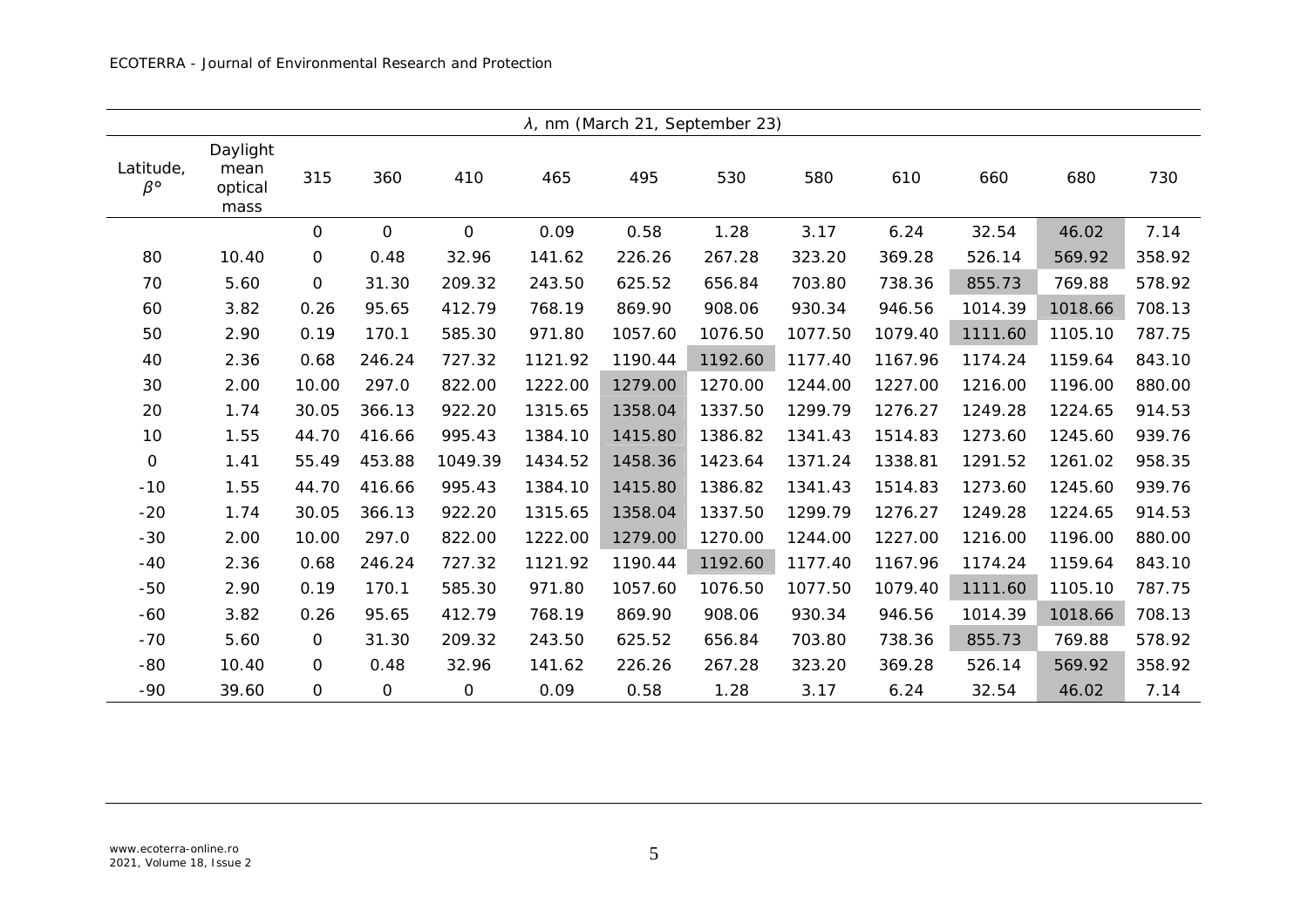| $\lambda$ , nm (June 21)     |                                     |             |        |                          |                          |         |         |                          |         |         |         |        |
|------------------------------|-------------------------------------|-------------|--------|--------------------------|--------------------------|---------|---------|--------------------------|---------|---------|---------|--------|
| Latitude,<br>$\beta^{\circ}$ | Daylight<br>mean<br>optical<br>mass | 315         | 360    | 410                      | 465                      | 495     | 530     | 580                      | 610     | 660     | 680     | 730    |
| 90                           | 2.50                                | 5.50        | 226.50 | 690.00                   | 1083.00                  | 1156.00 | 1162.50 | 1151.00                  | 1145.00 | 1158.00 | 1245.50 | 828.75 |
| 80                           | 2.50                                | 5.50        | 226.50 | 690.00                   | 1083.00                  | 1156.00 | 1162.50 | 1151.00                  | 1145.00 | 1158.00 | 1245.50 | 828.75 |
| 70                           | 2.50                                | 5.50        | 226.50 | 690.00                   | 1083.00                  | 1156.00 | 1162.50 | 1151.00                  | 1145.00 | 1158.00 | 1245.50 | 828.75 |
| 60                           | 2.22                                | 8.02        | 265.98 | 764.14                   | 764.14                   | 1224.88 | 1222.70 | 1203.30                  | 1190.92 | 1190.00 | 1173.78 | 857.45 |
| 50                           | 1.89                                | 17.17       | 323.60 | 860.54                   | 860.54                   | 1309.4  | 1295.96 | 1265.65                  | 1245.95 | 1228.80 | 1207.02 | 893.94 |
| 40                           | 1.67                                | 35.44       | 384.75 | 949.182                  | 949.182                  | 1379.32 | 1355.67 | 1315.45                  | 1289.54 | 1258.54 | 1232.97 | 923.82 |
| 30                           | 1.50                                | 48.55       | 429.95 | 1014.70                  | 1014.70                  | 1431.00 | 1399.80 | 1352.25                  | 1321.75 | 1273.60 | 1251.10 | 946.40 |
| 20                           | 1.45                                | 51.63       | 440.59 | 1030.12                  | 1030.12                  | 1443.16 | 1410.18 | 1360.91                  | 1329.33 | 1285.12 | 1255.51 | 951.71 |
| 10                           | 1.61                                | 40.07       | 400.70 | 972.31                   | 972.31                   | 1397.56 | 1371.24 | 1328.44                  | 1300.91 | 1255.92 | 1238.98 | 931.79 |
| $\mathbf 0$                  | 1.82                                | 23.88       | 218.00 | 891.37                   | 891.37                   | 1333.72 | 1316.73 | 1283.00                  | 1261.11 | 1239.04 | 1215.84 | 903.90 |
| $-10$                        | 2.10                                | 9.01        | 212.19 | 793.07                   | 793.07                   | 1252.00 | 1246.35 | 1223.65                  | 1208.96 | 1203.24 | 1184.89 | 869.80 |
| $-20$                        | 2.52                                | 5.23        | 222.27 | 682.61                   | 682.61                   | 1148.62 | 1156.05 | 1145.95                  | 1140.08 | 1154.52 | 1142.47 | 826.70 |
| $-30$                        | 3.17                                | 0.85        | 143.49 | 528.69                   | 528.69                   | 999.19  | 1024.54 | 1032.33                  | 1038.89 | 1082.25 | 1079.17 | 763.19 |
| $-40$                        | 4.30                                | 0.1         | 70.76  | 344.19                   | 344.19                   | 792.37  | 832.00  | 862.77                   | 885.14  | 968.45  | 974.57  | 670.94 |
| $-50$                        | 6.72                                | 0           | 15.18  | 135.74                   | 135.74                   | 478.4   | 531.38  | 585.70                   | 640.37  | 761.24  | 785.16  | 517.55 |
| $-60$                        | 14.65                               | $\mathbf 0$ | 0.126  | 6.406                    | 6.406                    | 117.02  | 120.38  | 159.95                   | 203.89  | 350.90  | 395.14  | 221.73 |
| $-70$                        |                                     |             |        |                          |                          |         |         |                          |         |         |         |        |
| $-80$                        |                                     |             |        | $\overline{\phantom{a}}$ | $\overline{\phantom{a}}$ |         |         | $\overline{\phantom{a}}$ |         |         |         |        |
| $-90$                        |                                     |             |        |                          |                          |         |         |                          |         |         |         |        |

Notes:

1. the gray color gradient indicates the decrease in optical mass;

2. "-" = polar night;

3. the "-" sign in the first column denotes the latitude of the southern hemisphere.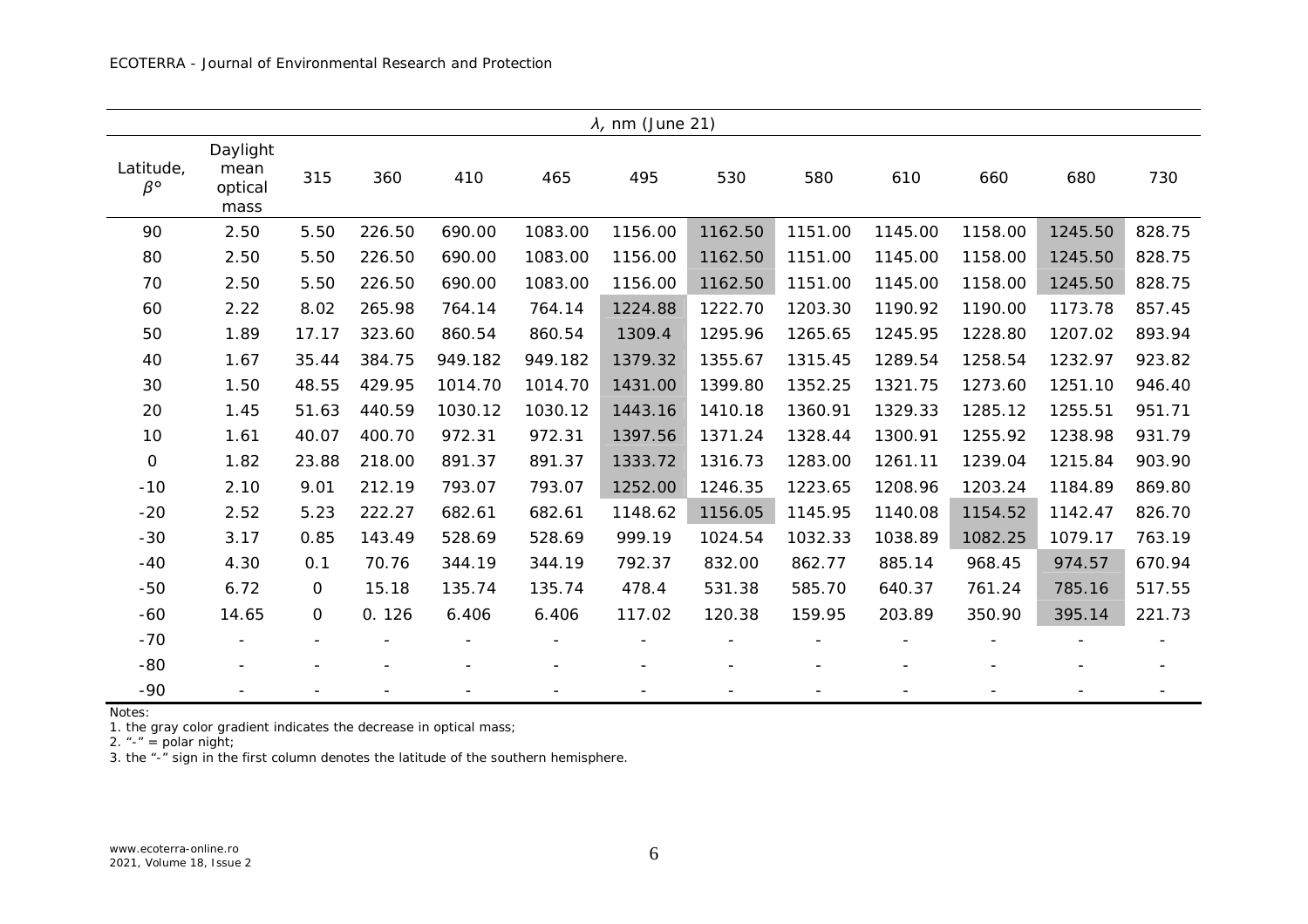Table 3

| Color        | Formation of color                       |                                       |  |  |  |  |  |
|--------------|------------------------------------------|---------------------------------------|--|--|--|--|--|
|              | Reflected (main)                         | Absorbed (complementary)              |  |  |  |  |  |
| <b>Black</b> | $Black = 0 + 0 + 0$                      | $Black = R_{max} + G_{max} + B_{max}$ |  |  |  |  |  |
| White        | White= $R_{max}$ + $G_{max}$ + $B_{max}$ | White= $0+0+0$                        |  |  |  |  |  |
| Red          | $Red = R_{max} + O + O$                  | $Red=0+G_{max}+B_{max}$               |  |  |  |  |  |
| Green        | Green= $0+G_{max}+0$                     | Green = $R_{max}$ + 0 + $B_{max}$     |  |  |  |  |  |
| Blue         | $Blue=0+0+B_{max}$                       | Blue= $R_{max}$ + $G_{max}$ +0        |  |  |  |  |  |
| Cyan         | $Cyan=0+G_{max}+B_{max}$                 | Cyan= $R_{max}$ +0+0                  |  |  |  |  |  |
| Magenta      | Magenta = $R_{max}$ + 0 + $B_{max}$      | Magenta= $0+G_{max}+0$                |  |  |  |  |  |
| Yellow       | Yellow= $R_{max}$ + $G_{max}$ + $O$      | Yellow= $0+0+B_{max}$                 |  |  |  |  |  |





Figure 1. Color format RGB (webkyrs.info).

Using these formulas, we represent the color formation at surfaces that are optimally adapted to the maximum of solar radiation (Table 4).

Whence it follows that at the days of the spring and autumn equinox, the surface of yellow color will be optimally adapted to the blue maximum of radiation (from 30°S to 30°N). The zones 40°N and 40°S are characterized by the maximum irradiation in the green region, then according to the additive color rendering system RGB, the optimally adapted surface will be magenta, as a combination of red and blue. At the belt 50-90° in both the hemispheres, where the maximum radiation is in the red region, the best adapted surface will be blue-green cyan as a combination of green and blue. At the time of the winter solstice, the latitudinal maximums are shifted 23° South compared to the autumn equinox, and at the moment of the summer solstice, by 23° North compared to the vernal equinox. Accordingly, at the time of the summer solstice for the belt 10°S-60°N, the most adapted surface will be a yellow surface, and in the belt 20-90°S, the most adapted surface will be a blue-green (cyan) surface. Similar reasoning can be given for the day of the winter solstice. The presented material can serve as a rationale for the seasonal and zonal convergention of corolla color in flowering plants and a theoretical basis for creating an eco-coenotic scale based on the color of the corolla.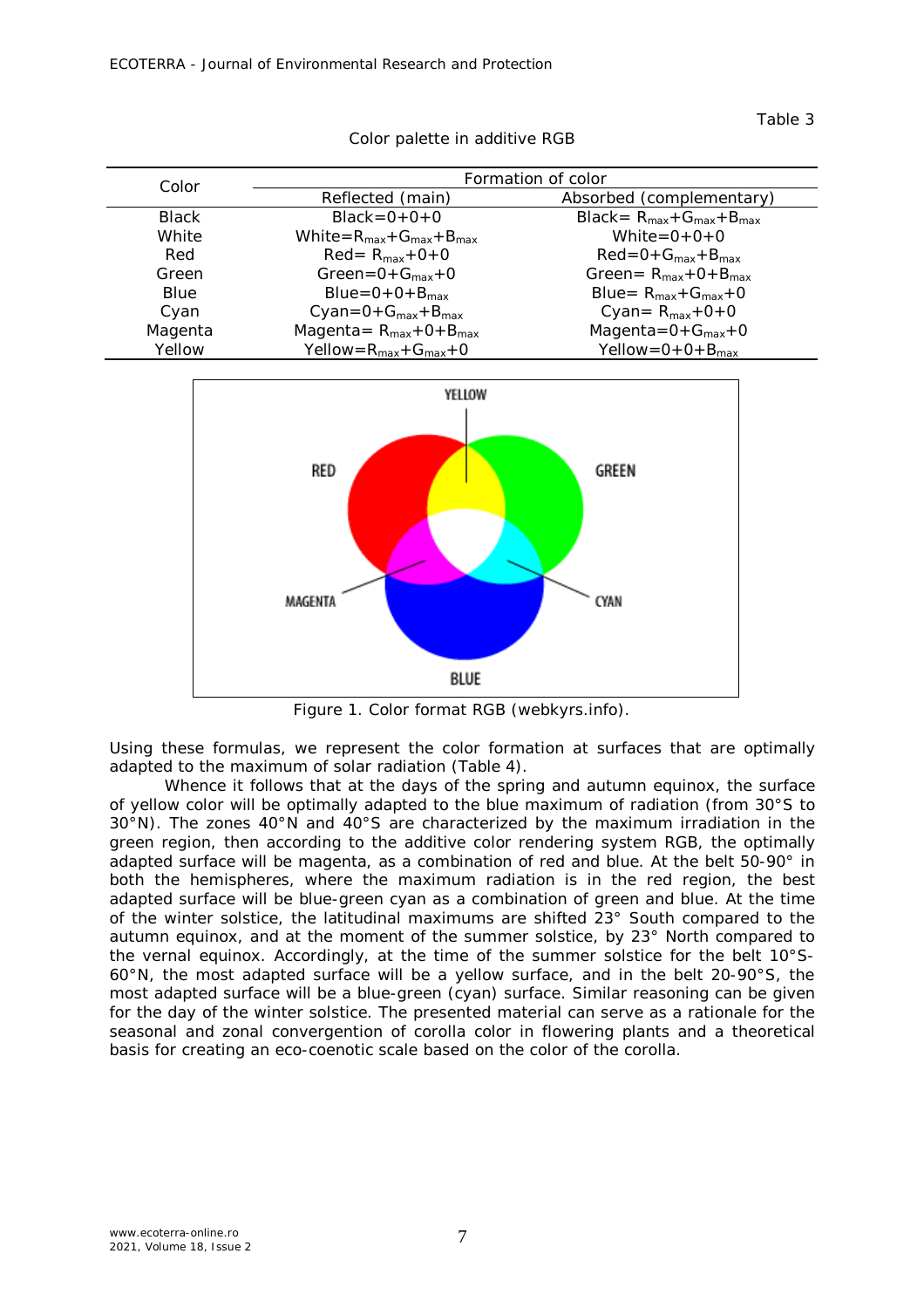|               |                                   | December 22               |                  | March 21              |                                   | June 21                   | September 23     |                       |  |
|---------------|-----------------------------------|---------------------------|------------------|-----------------------|-----------------------------------|---------------------------|------------------|-----------------------|--|
| Latitude      | Max                               | Max                       | Max              | Max                   | Max                               | Max                       | Max              | Max                   |  |
|               | absorbed                          | reflected                 | absorbed         | reflected             | absorbed                          | reflected                 | absorbed         | reflected             |  |
| $90^{\circ}$  | $\overline{\phantom{a}}$          | $\overline{\phantom{0}}$  | $R_{\text{max}}$ | Cyan <sub>max</sub>   | $R_{max}$ + $G_{max}$             | <b>Blue<sub>max</sub></b> | $R_{\text{max}}$ | Cyan <sub>max</sub>   |  |
| $80^{\circ}$  | $\overline{\phantom{a}}$          |                           | $R_{\text{max}}$ | Cyan <sub>max</sub>   | $R_{max}$ + $G_{max}$             | <b>Blue<sub>max</sub></b> | $R_{\text{max}}$ | Cyan <sub>max</sub>   |  |
| $70^{\circ}$  |                                   |                           | $R_{\text{max}}$ | Cyan <sub>max</sub>   | $R_{max}$ + $G_{max}$             | <b>Blue<sub>max</sub></b> | $R_{\text{max}}$ | Cyan <sub>max</sub>   |  |
| $60^\circ$    | $R_{\text{max}}$                  | Cyan <sub>max</sub>       | $R_{\text{max}}$ | Cyan <sub>max</sub>   | $Blue_{max}$                      | Yellow <sub>max</sub>     | $R_{\text{max}}$ | Cyan <sub>max</sub>   |  |
| $50^{\circ}$  | $R_{\text{max}}$                  | Cyan <sub>max</sub>       | $R_{\text{max}}$ | Cyan <sub>max</sub>   | $Blue_{max}$                      | Yellow <sub>max</sub>     | $R_{\text{max}}$ | Cyan <sub>max</sub>   |  |
| $40^{\circ}$  | $R_{\text{max}}$                  | Cyan <sub>max</sub>       | $G_{\text{max}}$ | Magenta               | $Blue_{max}$                      | Yellow <sub>max</sub>     | $G_{\text{max}}$ | <b>Magenta</b>        |  |
| $30^{\circ}$  | $R_{\text{max}}$                  | Cyan <sub>max</sub>       | $Blue_{max}$     | Yellow <sub>max</sub> | $Blue_{max}$                      | Yellow <sub>max</sub>     | $Blue_{max}$     | Yellow <sub>max</sub> |  |
| $20^{\circ}$  | $R_{max}$ + $G_{max}$             | Magenta                   | $Blue_{max}$     | Yellow <sub>max</sub> | $Blue_{max}$                      | Yellow <sub>max</sub>     | $Blue_{max}$     | Yellow <sub>max</sub> |  |
| $10^{\circ}$  | $Blue_{max}$                      | Yellow <sub>max</sub>     | $Blue_{max}$     | Yellow <sub>max</sub> | $Blue_{max}$                      | Yellow <sub>max</sub>     | $Blue_{max}$     | Yellow <sub>max</sub> |  |
| $O^{\circ}$   | $Blue_{max}$                      | Yellow <sub>max</sub>     | $Blue_{max}$     | Yellow <sub>max</sub> | $Blue_{max}$                      | Yellow <sub>max</sub>     | $Blue_{max}$     | Yellow <sub>max</sub> |  |
| $-10^{\circ}$ | $Blue_{max}$                      | Yellow <sub>max</sub>     | $Blue_{max}$     | Yellow <sub>max</sub> | $Blue_{max}$                      | Yellow <sub>max</sub>     | $Blue_{max}$     | Yellow <sub>max</sub> |  |
| $-20^\circ$   | $Blue_{max}$                      | Yellow <sub>max</sub>     | $Blue_{max}$     | Yellow <sub>max</sub> | $R_{\text{max}} + G_{\text{max}}$ | <b>Blue<sub>max</sub></b> | $Blue_{max}$     | Yellow <sub>max</sub> |  |
| $-30^{\circ}$ | $Blue_{max}$                      | Yellow <sub>max</sub>     | $Blue_{max}$     | Yellow <sub>max</sub> | $R_{\text{max}}$                  | Cyan <sub>max</sub>       | $Blue_{max}$     | Yellow <sub>max</sub> |  |
| $-40^{\circ}$ | $Blue_{max}$                      | Yellow <sub>max</sub>     | $G_{\text{max}}$ | Magenta               | $R_{\text{max}}$                  | Cyan <sub>max</sub>       | $G_{\text{max}}$ | Magenta               |  |
| $-50^\circ$   | $Blue_{max}$                      | Yellow <sub>max</sub>     | $R_{\text{max}}$ | Cyan <sub>max</sub>   | $R_{\text{max}}$                  | Cyan <sub>max</sub>       | $R_{\text{max}}$ | Cyan <sub>max</sub>   |  |
| $-60^\circ$   | $Blue_{max}$                      | Yellow <sub>max</sub>     | $R_{\text{max}}$ | Cyan <sub>max</sub>   | $R_{\text{max}}$                  | Cyan <sub>max</sub>       | $R_{\text{max}}$ | Cyan <sub>max</sub>   |  |
| $-70^\circ$   | $R_{max}$ + $G_{max}$             | <b>Magenta</b>            | $R_{\text{max}}$ | Cyan <sub>max</sub>   |                                   |                           | $R_{\text{max}}$ | Cyan <sub>max</sub>   |  |
| $-80^\circ$   | $R_{max}$ + $G_{max}$             | <b>Blue<sub>max</sub></b> | $R_{\text{max}}$ | Cyan <sub>max</sub>   |                                   |                           | $R_{\text{max}}$ | Cyan <sub>max</sub>   |  |
| $-90^\circ$   | $R_{\text{max}} + G_{\text{max}}$ | <b>Blue<sub>max</sub></b> | $R_{\text{max}}$ | Cyan <sub>max</sub>   |                                   |                           | $R_{\text{max}}$ | Cyan <sub>max</sub>   |  |

Expected coloration of optimally adapted surfaces

Notes:

1. "-" = polar night;

2. the "-" sign in the first column denotes the latitude of the southern hemisphere.